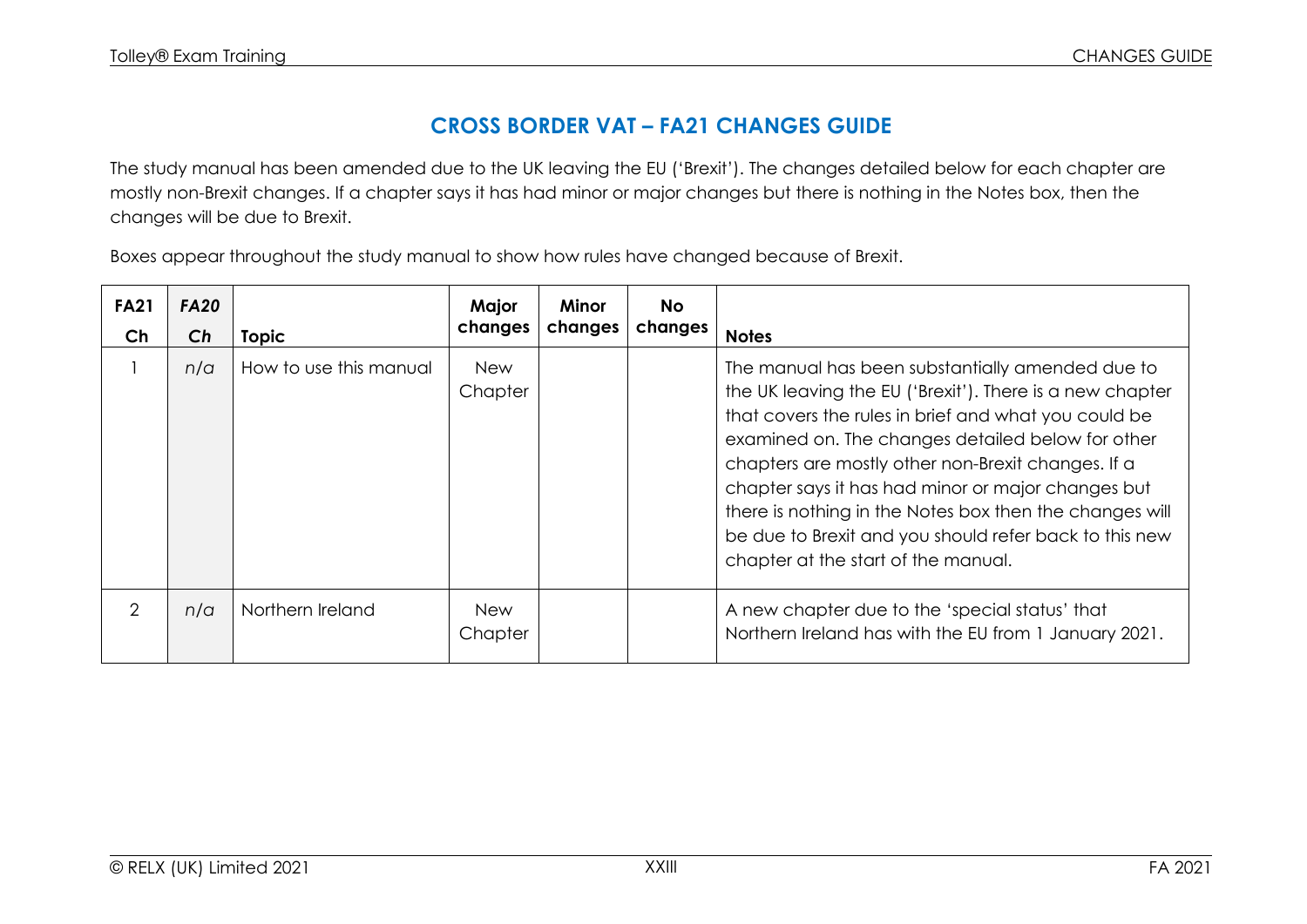| 3              |                | <b>General Principles</b> | ✓            | There is a box at the start explaining the impact of EU<br>law on the UK's withdrawal from the EU.<br>Brief mention of postponed VAT accounting.                                                                                                                                                                                                                                                                                                                                                                |
|----------------|----------------|---------------------------|--------------|-----------------------------------------------------------------------------------------------------------------------------------------------------------------------------------------------------------------------------------------------------------------------------------------------------------------------------------------------------------------------------------------------------------------------------------------------------------------------------------------------------------------|
| $\overline{4}$ | $\overline{2}$ | The EU VAT system         | $\checkmark$ | Halifax continues to apply from 1 January 2021.<br>The Paul Newey/Ocean Finance case was remitted<br>back to the FTT and their decision released in late<br>2020. They concluded that the arrangements did<br>reflect the economic and commercial reality and<br>therefore were not an artificial arrangement and not<br>an abuse of rights. This is contrasted with the FTT case<br>of Wilmslow Financial Services plc where it was abusive<br>as the contractual arrangements did not reflect the<br>reality. |
| 5              | 3              | Registration              | $\checkmark$ | Schedules 2, 3, 3A, 3B, and 3BA of VATA 1994 no longer<br>apply to GB from 1 January 2021.<br>The XT CJEU case C-312/19 held that a single partner<br>of a partnership was solely liable for VAT where they<br>were the only person who had the power to act in the<br>name of the partners as a whole.<br>MOSS is no longer available for non-UK businesses from<br>1 January 2021 who supply BTE in the UK, as Sch 3B and<br>3BA are repealed.                                                                |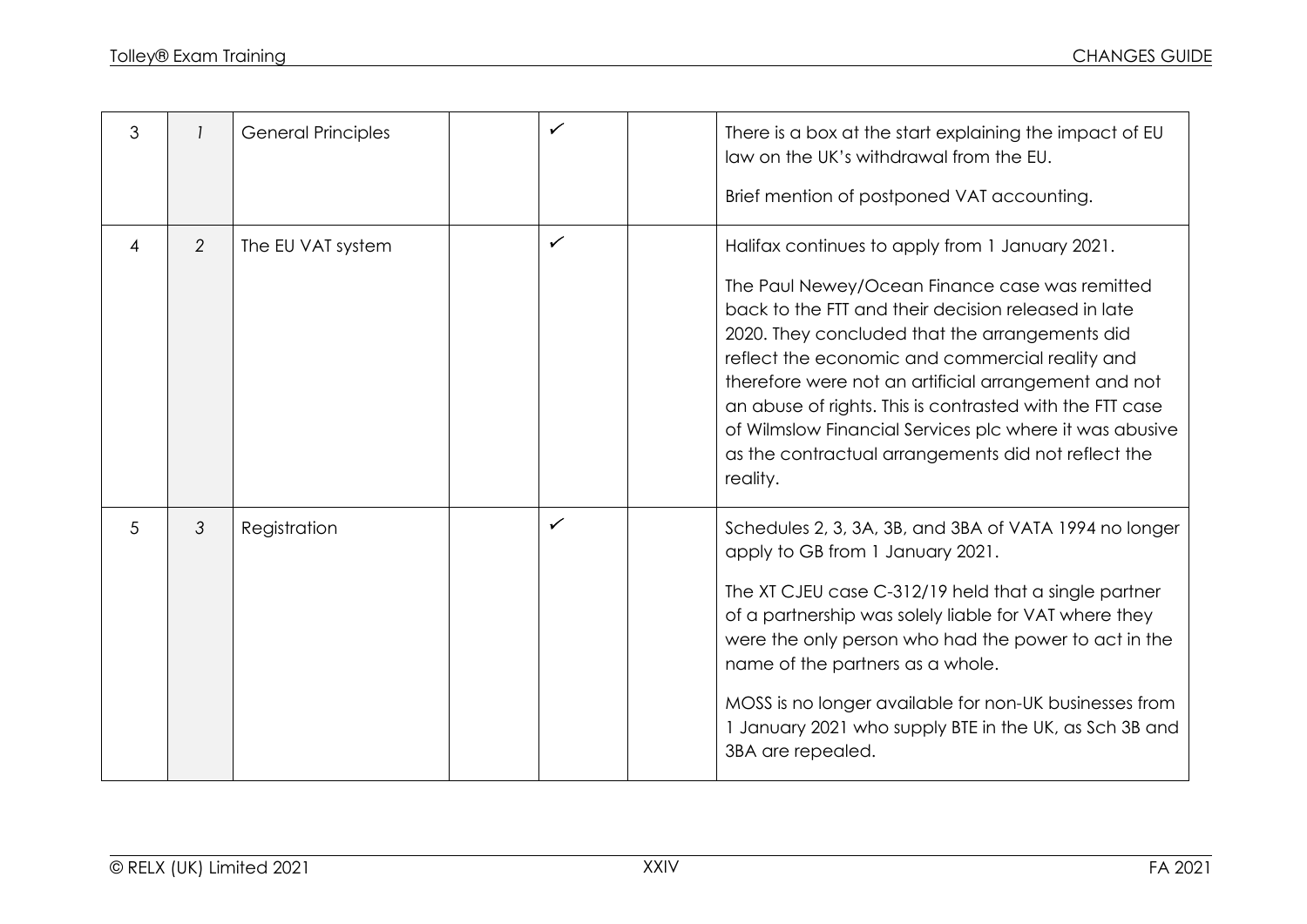| 6 | $\overline{4}$            | Definition of supplies  |  |   | The CJEU 2021 case of Wellcome Trust was decided in<br>favour of HMRC. Receiving overseas services for the<br>purposes of its non-economic activities did not mean<br>that they were not business supplies. The reverse<br>charge was due on the services.                                                                                                |
|---|---------------------------|-------------------------|--|---|-----------------------------------------------------------------------------------------------------------------------------------------------------------------------------------------------------------------------------------------------------------------------------------------------------------------------------------------------------------|
|   |                           |                         |  |   | Colchester UTT 2020 and Kingston Maurward College<br>FTT 2021 cases have been added about non-business<br>v business activities and HMRC's BB 8(2021).                                                                                                                                                                                                    |
|   |                           |                         |  |   | The CJEU 2021 case of LN has been added. A sale of<br>properties in order to obtain repayment of loans did<br>not constitute an economic activity (Note that as this<br>case is 2021 it is not binding on the UK but may be<br>taken into consideration by UK courts).                                                                                    |
| 6 | $\boldsymbol{\varLambda}$ | continued               |  |   | More information has been added on salary sacrifice<br>schemes and The Northumbria Healthcare Court of<br>Appeal case in 2020. The case gives a curious result on<br>salary sacrifice schemes by allowing the recovery of<br>input tax in full on car leases but with no output tax<br>charge on the supply to the employees by virtue of SI<br>1992/630. |
| 7 | $\mathcal{L}$             | Liability of the supply |  | ✓ |                                                                                                                                                                                                                                                                                                                                                           |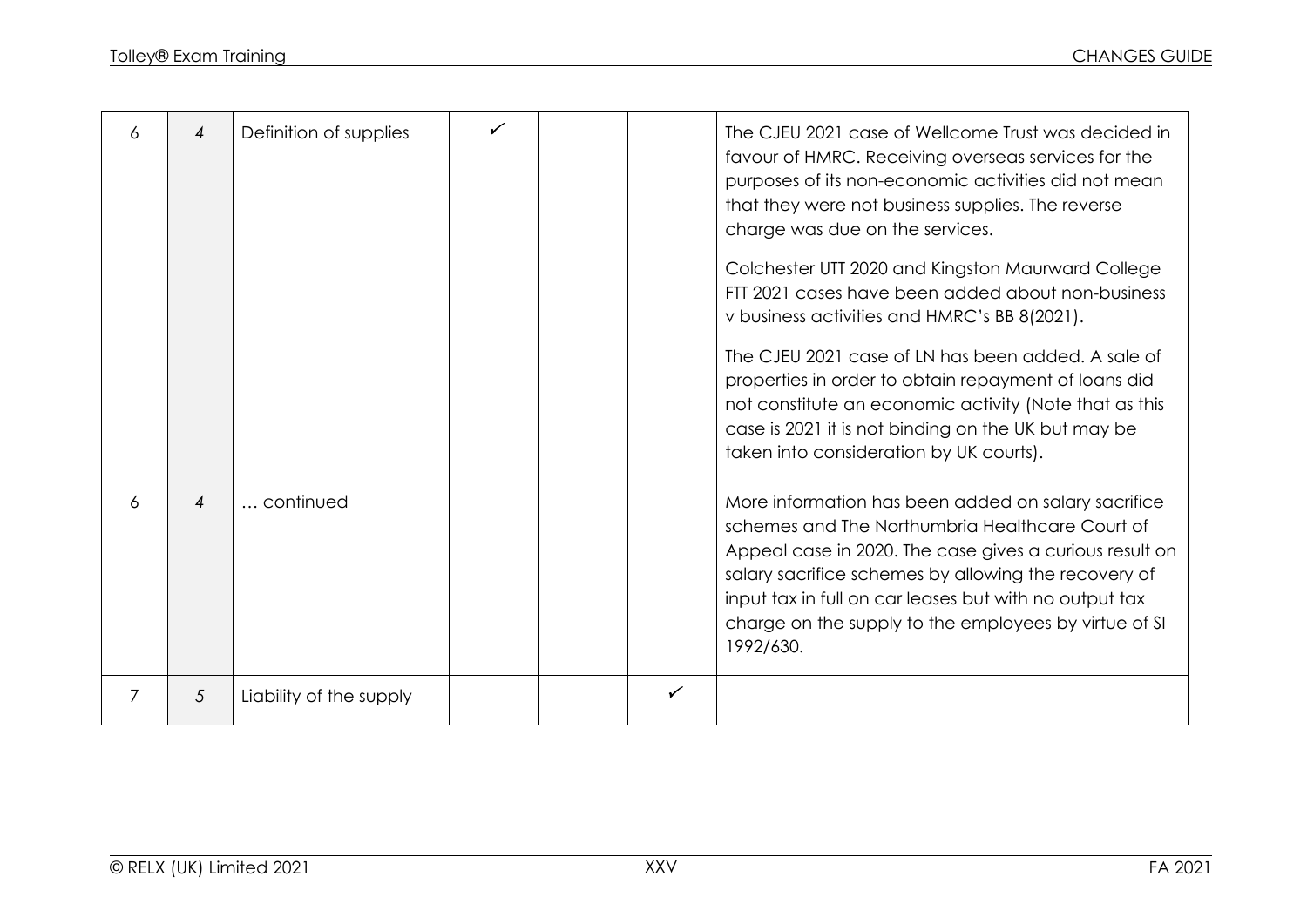| 8 | 6              | Schedule 7A - reduced<br>rate |   | HMRC BB07/2021 says that electricity provided from<br>electric vehicle chargers in public places is taxed at<br>20% and not 5%.<br>The 2020 FTT case of Greenspace (UK) Ltd held that<br>replacement roof panels which had insulating<br>properties were not reduced-rated 'insulation for<br>roofs'.                                                                                                                                                                                                                                        |
|---|----------------|-------------------------------|---|----------------------------------------------------------------------------------------------------------------------------------------------------------------------------------------------------------------------------------------------------------------------------------------------------------------------------------------------------------------------------------------------------------------------------------------------------------------------------------------------------------------------------------------------|
| 9 | $\overline{7}$ | Schedule $8$ – zero-rating    | ✓ | The Morrison's FTT case in 2021 held that Nakd bars<br>were confectionery.<br>Group 18 is removed from 1 January 2021.<br>The Upper Tribunal in the Core Swindon held that fruit<br>and vegetable juices sold as a meal replacement<br>were food and not beverages and were therefore<br>zero-rated.<br>HMRC won their appeal in the News Corp case in the<br>Court of Appeal. Electronic newspapers were<br>standard-rated.<br>Revenue and Customs Brief 13(2020) has been<br>included which looks at advertising supplied to a<br>charity. |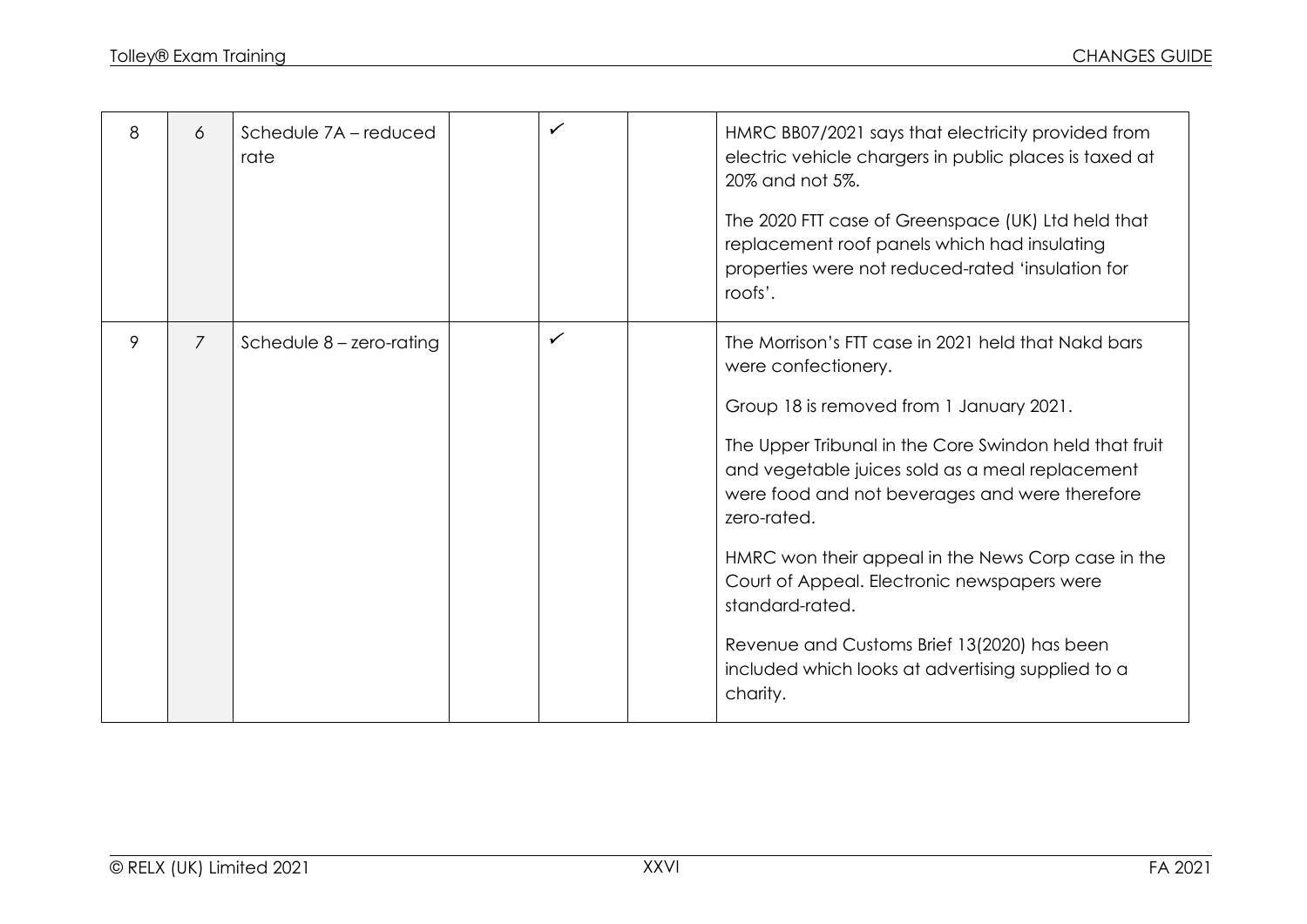| 10 | 8 | Schedule 9 - | ✓ |  |                                                                                                            |
|----|---|--------------|---|--|------------------------------------------------------------------------------------------------------------|
|    |   | exemptions   |   |  | The Black Cabs Services Ltd case held that leasing a<br>taxi with insurance was the making of two separate |
|    |   |              |   |  |                                                                                                            |
|    |   |              |   |  | supplies.                                                                                                  |
|    |   |              |   |  | The Safestore case was heard in the Upper Tribunal,                                                        |
|    |   |              |   |  | which has upheld the FTT decision.                                                                         |
|    |   |              |   |  |                                                                                                            |
|    |   |              |   |  | The Court of Appeal decision in Target Group in 2021                                                       |
|    |   |              |   |  | has been given. Loan administration services are not                                                       |
|    |   |              |   |  | exempt transactions in group 5.                                                                            |
|    |   |              |   |  |                                                                                                            |
|    |   |              |   |  | The CJEU has given its ruling in the United Biscuits case                                                  |
|    |   |              |   |  | and has agreed with the Advocate General.                                                                  |
|    |   |              |   |  |                                                                                                            |
|    |   |              |   |  | The Upper Tribunal in 2021 reversed the FTT decision in                                                    |
|    |   |              |   |  | the Anna Cook case - Ceroc dancing is standard-                                                            |
|    |   |              |   |  | rated                                                                                                      |
|    |   |              |   |  | The FTT case of the University of Southampton                                                              |
|    |   |              |   |  | Students' Union held that hot food and coffee did not                                                      |
|    |   |              |   |  | fall within item $4(a)$ of group 6 and note $1(e)$ .                                                       |
|    |   |              |   |  |                                                                                                            |
|    |   |              |   |  | Revenue and Customs Brief 14(2020) included about                                                          |
|    |   |              |   |  | how opticians/hearing aid sellers can apportion                                                            |
|    |   |              |   |  | consideration to account for VAT on the                                                                    |
|    |   |              |   |  | glasses/hearing aids (dispensing service is exempt).                                                       |
|    |   |              |   |  |                                                                                                            |
|    |   |              |   |  | The CJEU decision in the Frenetikexito case (C-581/19)                                                     |
|    |   |              |   |  | held that nutrition services could be an exempt supply                                                     |
|    |   |              |   |  | only if the national court decided that they pursued a                                                     |
|    |   |              |   |  | therapeutic aim.                                                                                           |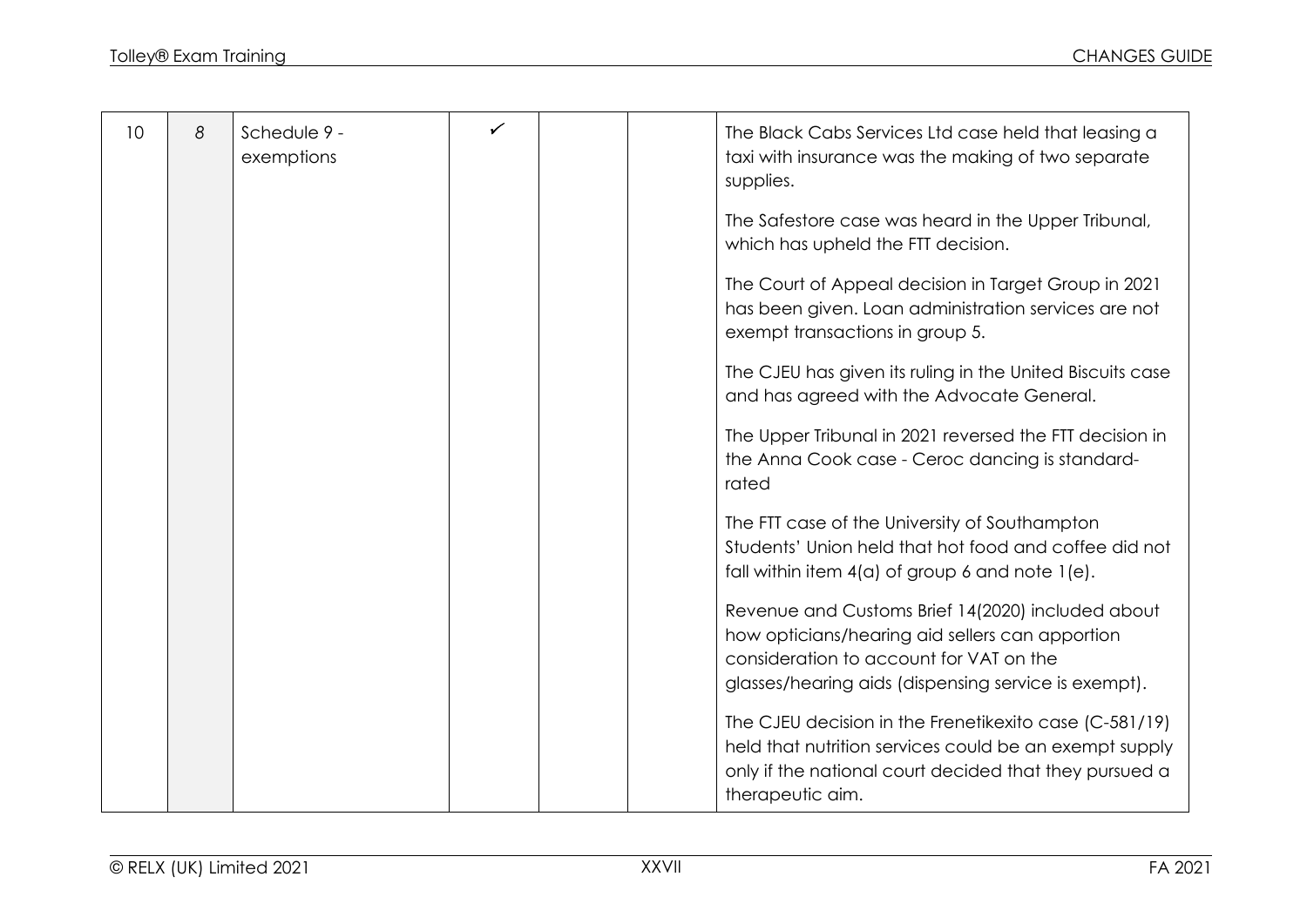| 10 | 8 | continued |  | The Northumbria Healthcare NHS Trust FTT case in 2021<br>held that car parking was an economic activity and<br>standard-rated. It was not closely related or essential<br>to hospital or medical care in item.                                              |
|----|---|-----------|--|-------------------------------------------------------------------------------------------------------------------------------------------------------------------------------------------------------------------------------------------------------------|
|    |   |           |  | The D v E CJEU case held that the preparation of an<br>expert report on care and support needs was services<br>'closely linked to welfare and social security work' but<br>the person was not a recognised body so could not<br>benefit from the exemption. |
|    |   |           |  | Payroll services provided to disabled persons to help<br>them live in their own homes are standard-rated and<br>not connected with the provision of care (Cheshire<br>Centre for Independent Living and Revenue and<br>Customs Brief 16 (2020).             |
|    |   |           |  | HMRC has issued BB 18 (2020) following the RSR Sports<br>case.                                                                                                                                                                                              |
|    |   |           |  | Business Brief 9 (2021) has been issued by HMRC<br>following the Court of Appeal decision in the joined<br>cases concerning whether private companies can<br>benefit from the day care exemption if they are not<br>state regulated. They cannot.           |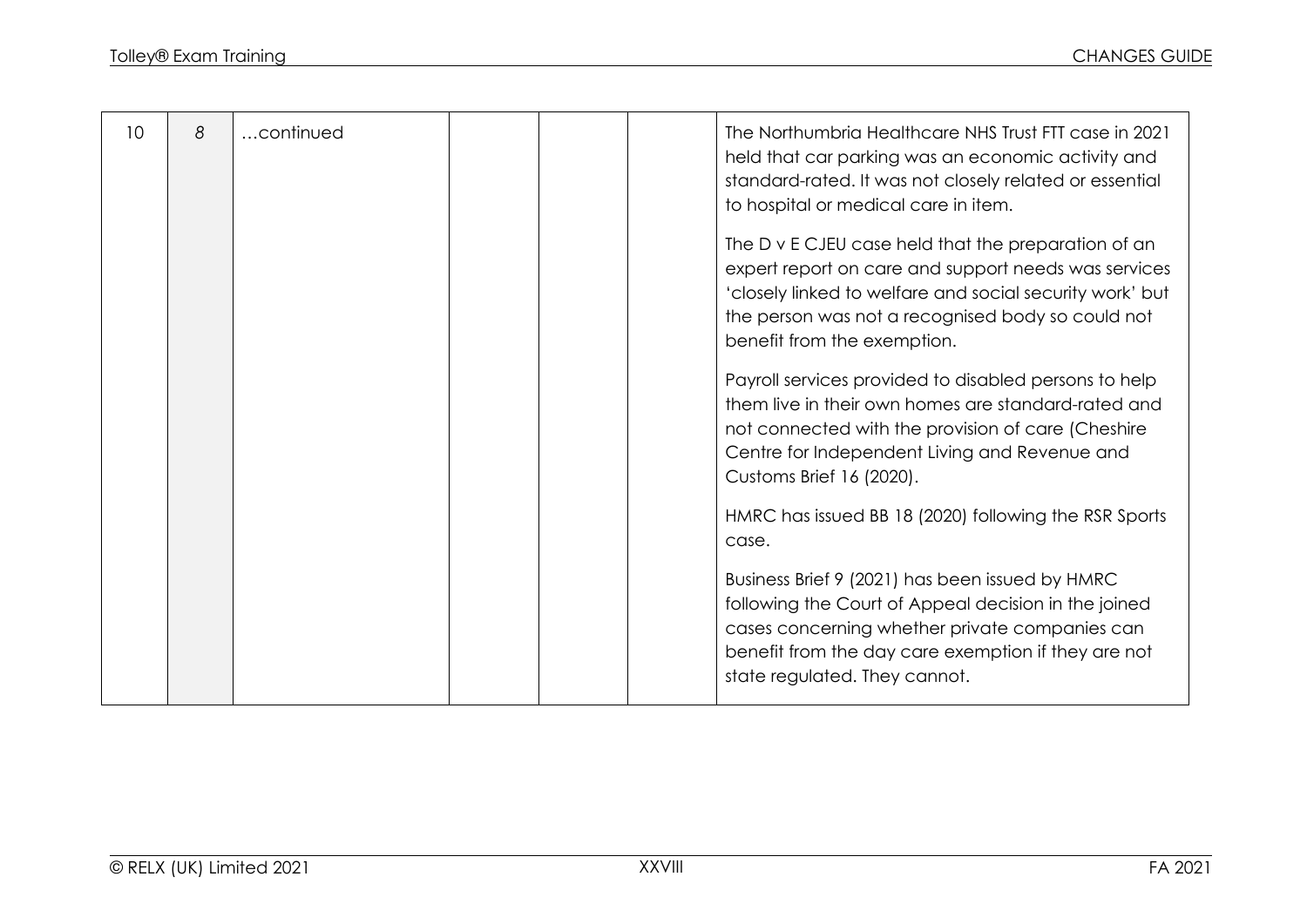| 10 | 8  | continued           |  |   | In Kaplan International Colleges C-77/10 the CJEU held<br>that the CSE was not available where supplies of<br>services were made by an independent group of<br>persons to a VAT group whose members were not also<br>members of that independent group of persons.                                                                                                                                                                                    |
|----|----|---------------------|--|---|-------------------------------------------------------------------------------------------------------------------------------------------------------------------------------------------------------------------------------------------------------------------------------------------------------------------------------------------------------------------------------------------------------------------------------------------------------|
| 11 | 9  | Value of the supply |  |   | As a result of the Vodafone CJEU case, HMRC has<br>updated its internal manuals to state that all payments<br>received for early termination of contracts are liable to<br>VAT and invites businesses to make error corrections for<br>past transactions.<br>Ice Rink Co Ltd FTT case in 2020 held that a 'skate hire<br>and admission' package was two separate supplies<br>for VAT – zero-rated children's skates and standard-<br>rated admission. |
| 12 | 10 | Time of supply      |  | ✓ |                                                                                                                                                                                                                                                                                                                                                                                                                                                       |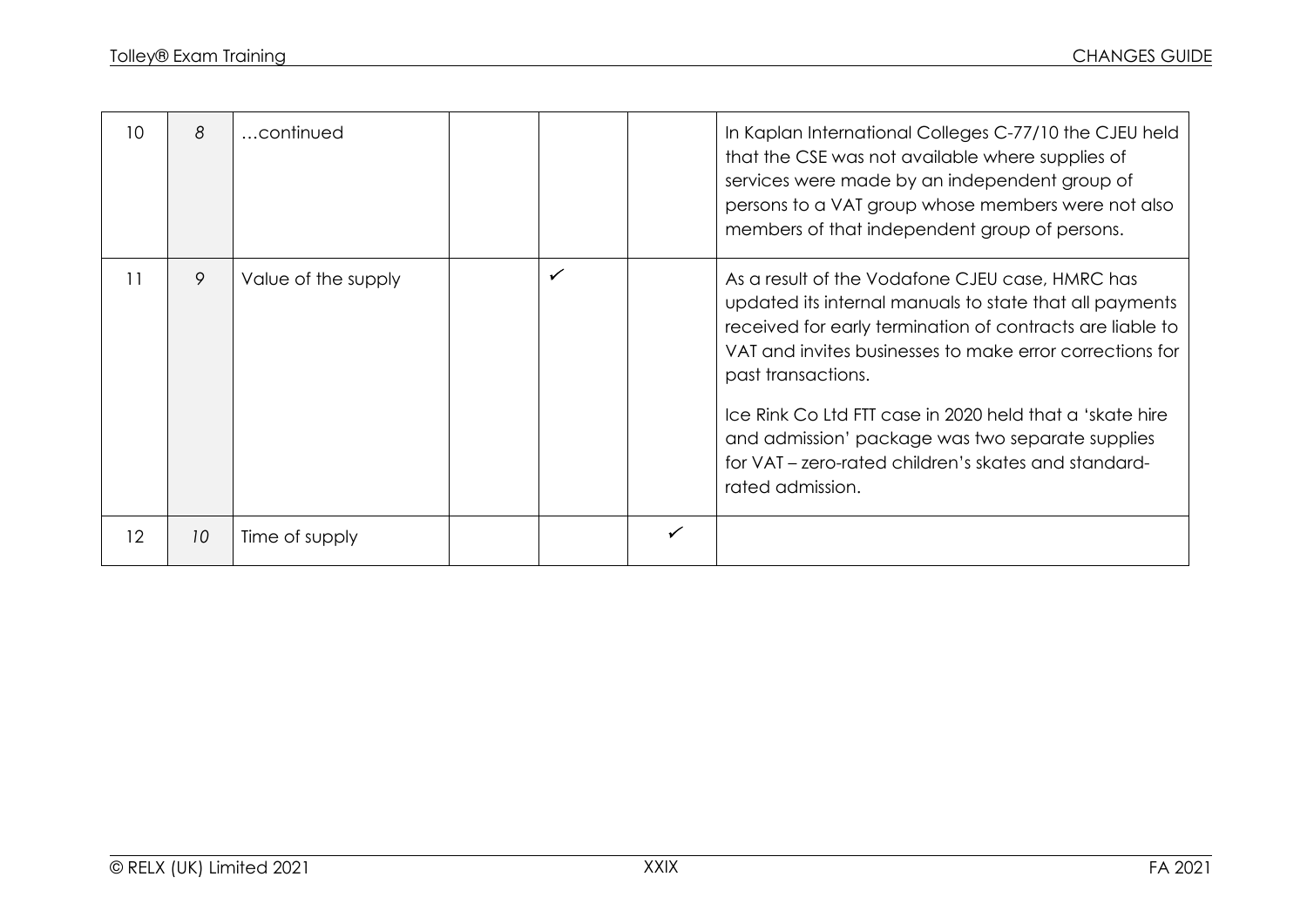| 13 | 11 | Input tax: when to<br>recover         | $\checkmark$ |              | Advisory fuel rates have been updated.<br>The AG in July 2021 gave their opinion in the Zipvit<br>case that input tax is not available where there is not a<br>VAT invoice showing VAT separately charged.<br>The CJEU case of Vos Aannemingen (C-405/19) held<br>that an input tax deduction can be available in full<br>where there is an ancillary benefit to a third party,<br>provided there is a direct and immediate link with the<br>taxable person's economic activity. |
|----|----|---------------------------------------|--------------|--------------|----------------------------------------------------------------------------------------------------------------------------------------------------------------------------------------------------------------------------------------------------------------------------------------------------------------------------------------------------------------------------------------------------------------------------------------------------------------------------------|
| 14 | 12 | VAT records & returns                 | $\checkmark$ |              | Businesses under the current VAT threshold will have to<br>use MTD from 1 April 2022.                                                                                                                                                                                                                                                                                                                                                                                            |
| 15 | 13 | Accounting for VAT                    |              | $\checkmark$ |                                                                                                                                                                                                                                                                                                                                                                                                                                                                                  |
| 16 | 14 | HMRC powers, appeals<br>& assessments | $\checkmark$ |              | The FA 2021 has amended the rules on third party<br>notices and in certain circumstances the taxpayer<br>cannot be disclosed the notice by the third party.<br>Failure to comply can result in a £1,000 penalty.                                                                                                                                                                                                                                                                 |
| 17 | 15 | Penalties for<br>inaccuracies         |              | $\checkmark$ |                                                                                                                                                                                                                                                                                                                                                                                                                                                                                  |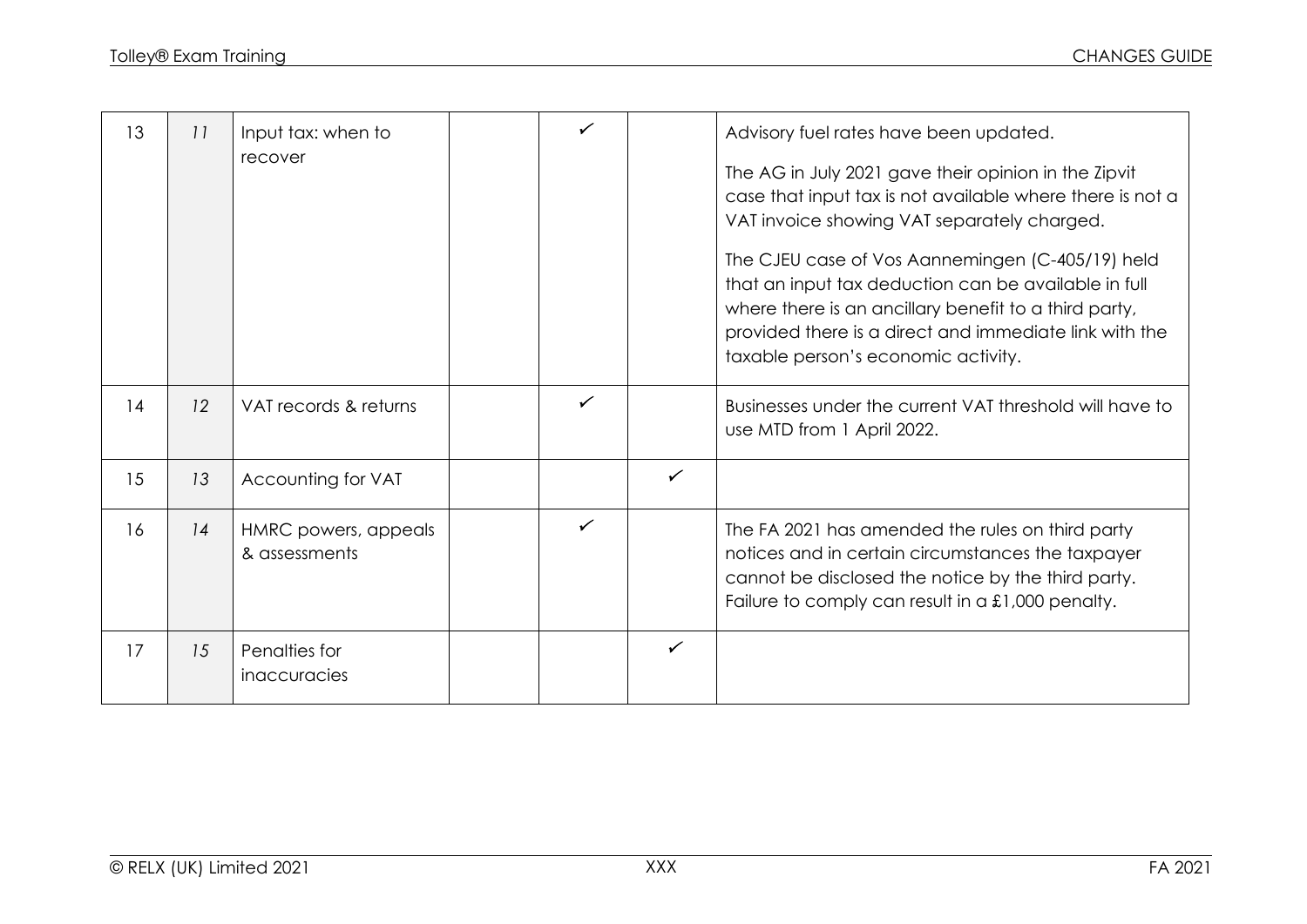| 18 | 16 | Imports              | ✓            | Postponed VAT Accounting (PVA) from 1 January 2021<br>and the rules on low value imports (£135) and online<br>marketplaces have been included.                                                                                                                                                                                                                                                                                                                        |
|----|----|----------------------|--------------|-----------------------------------------------------------------------------------------------------------------------------------------------------------------------------------------------------------------------------------------------------------------------------------------------------------------------------------------------------------------------------------------------------------------------------------------------------------------------|
| 19 | 17 | Exports              | ✓            | New section on the Import One Stop Shop (IOSS).                                                                                                                                                                                                                                                                                                                                                                                                                       |
| 20 | 18 | EU movement of goods | ✓            | The EU has abolished the distance selling limits from 1<br>July 2021. There is an EU-wide €10,000 de minimis limit<br>(place of supply where the supplier is based). The One<br>Stop Shop (OSS) can be used to report distance sales<br>of goods. Information on the UK OSS scheme has been<br>included.<br>The Healthspan (FTT) case and KrakVet (CJEU) case in<br>2020 state four principles to determine who is supplying<br>goods for the distance selling rules. |
| 21 | 19 | Overseas businesses  | $\checkmark$ | New rules on when online marketplaces must account<br>for VAT on supplies of goods in the UK are introduced<br>from 1 January 2021.<br>The EU electronic cross-border refund scheme (ECBRS)<br>is only available to UK businesses with expenses up to<br>31 December 2020. From 1 January 2021, refunds need<br>to be made by the 13th Directive claim procedure.                                                                                                     |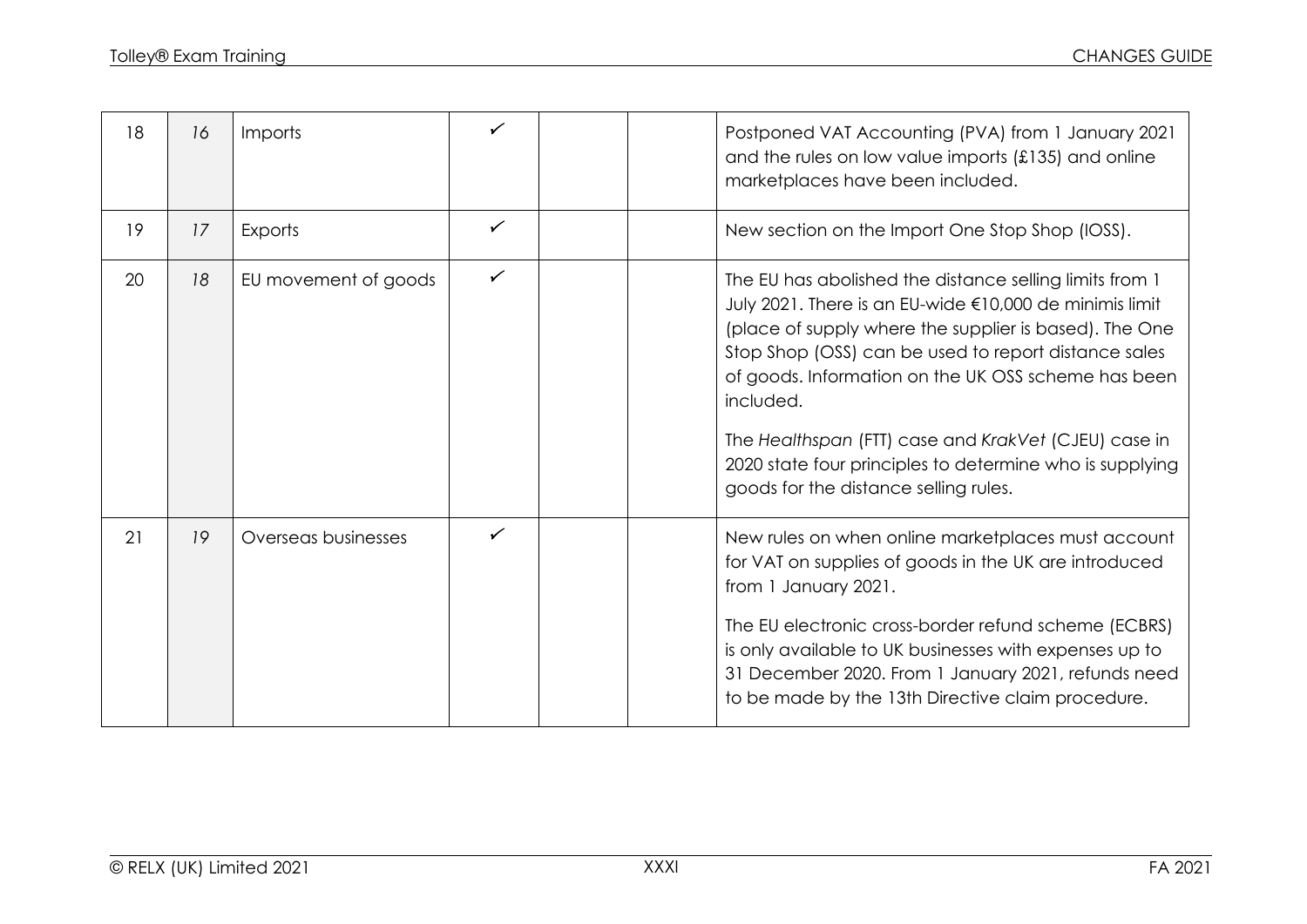|    |    |                         | $\checkmark$ |                                                                                                                                                                                                                                                                                                                                                                                                                                                                                                                                                                                                                                                                                                                                                                                                                                   |
|----|----|-------------------------|--------------|-----------------------------------------------------------------------------------------------------------------------------------------------------------------------------------------------------------------------------------------------------------------------------------------------------------------------------------------------------------------------------------------------------------------------------------------------------------------------------------------------------------------------------------------------------------------------------------------------------------------------------------------------------------------------------------------------------------------------------------------------------------------------------------------------------------------------------------|
| 22 | 20 | International aspects - |              | Rules that mentioned 'use and enjoyment outside the                                                                                                                                                                                                                                                                                                                                                                                                                                                                                                                                                                                                                                                                                                                                                                               |
|    |    | services                |              | EU' now say 'use and enjoyment outside the UK'.                                                                                                                                                                                                                                                                                                                                                                                                                                                                                                                                                                                                                                                                                                                                                                                   |
|    |    |                         |              | The CJEU case of Titanium has been added. A<br>property in Austria, with no staff, could not constitute a<br>'fixed establishment', as there were no human<br>resources to enable it to act independently.<br>In the CJEU case of SK Telecom (Case C-593/19),<br>roaming charges to customers in Austria were subject<br>to VAT there under the use and enjoyment rule.<br>The Mini One Stop Shop (MOSS) applies in the UK until<br>31 December 2020. The MOSS is available to UK<br>businesses supplying services in the EU until the non-<br>Union OSS operates from 1 July 2021. A new section on<br>the OSS is included.<br>The FTT case of St George's University in 2021 held that<br>the activities for organising education in the UK took<br>place in the West Indies and therefore were outside<br>the scope of UK VAT. |
|    |    |                         |              | The CJEU case of Danske Bank has been added. The<br>CJEU held that a principal business in Denmark (part of                                                                                                                                                                                                                                                                                                                                                                                                                                                                                                                                                                                                                                                                                                                       |
|    |    |                         |              | a VAT group there) was a separate taxable person to                                                                                                                                                                                                                                                                                                                                                                                                                                                                                                                                                                                                                                                                                                                                                                               |
|    |    |                         |              | the branch in Sweden and VAT was due on re-                                                                                                                                                                                                                                                                                                                                                                                                                                                                                                                                                                                                                                                                                                                                                                                       |
|    |    |                         |              |                                                                                                                                                                                                                                                                                                                                                                                                                                                                                                                                                                                                                                                                                                                                                                                                                                   |
|    |    |                         |              | charges.                                                                                                                                                                                                                                                                                                                                                                                                                                                                                                                                                                                                                                                                                                                                                                                                                          |
|    |    |                         |              |                                                                                                                                                                                                                                                                                                                                                                                                                                                                                                                                                                                                                                                                                                                                                                                                                                   |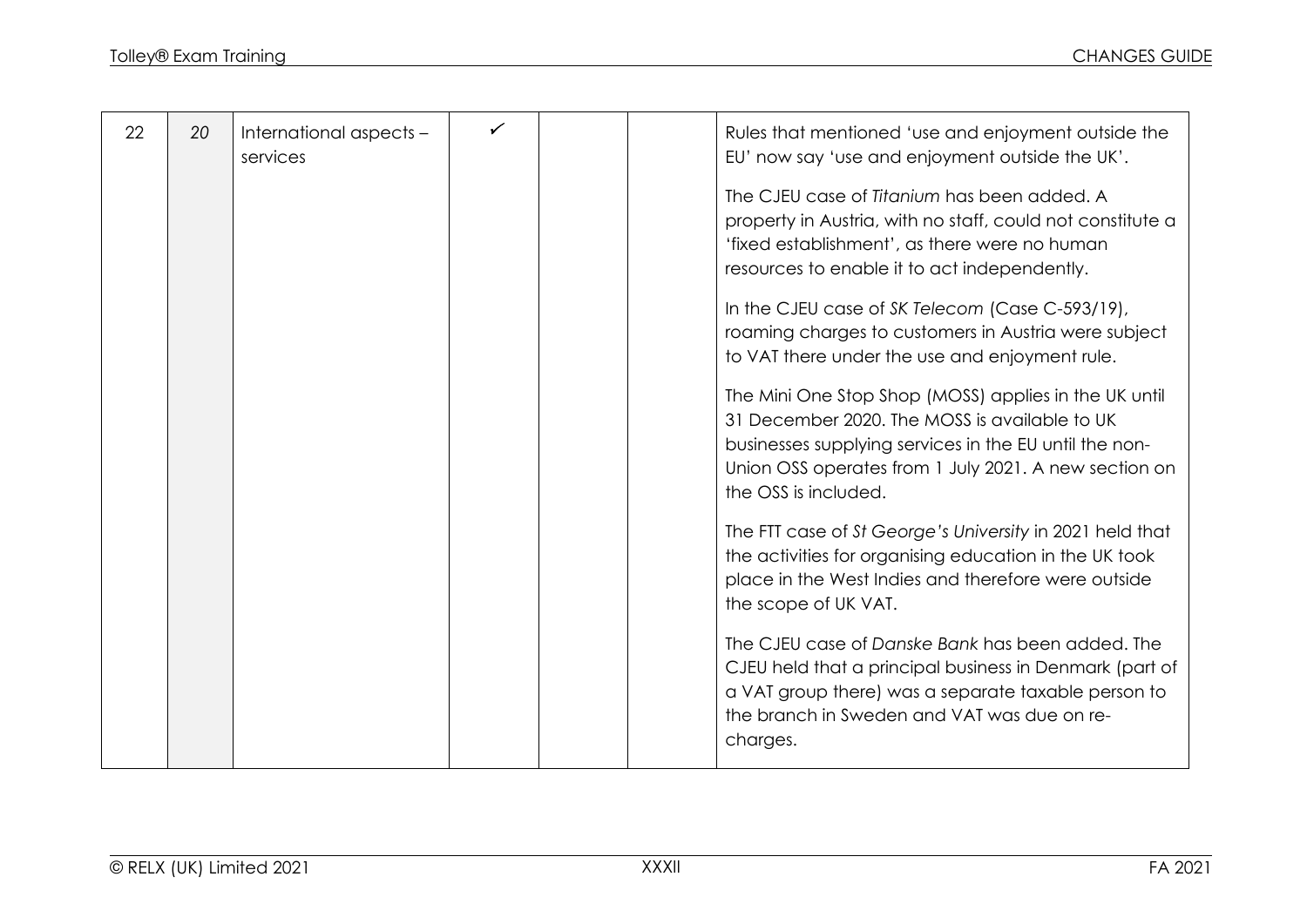| 23 | 21 | Agency                                   |  |                                                                                                                                                           |
|----|----|------------------------------------------|--|-----------------------------------------------------------------------------------------------------------------------------------------------------------|
| 24 | 22 | Fiscal warehousing                       |  | From 1 January 2021, GB-GB fiscal warehouse only<br>transfers can occur. Northern Ireland can continue to<br>transfer goods between EU fiscal warehouses. |
| 25 | 23 | Tour operators margin<br>scheme          |  | EU travel is now zero-rated (from 1 January 2021).                                                                                                        |
| 26 | 24 | Missing trader intra-<br>community fraud |  | Kittel is retained in UK law from 1 January 2021.                                                                                                         |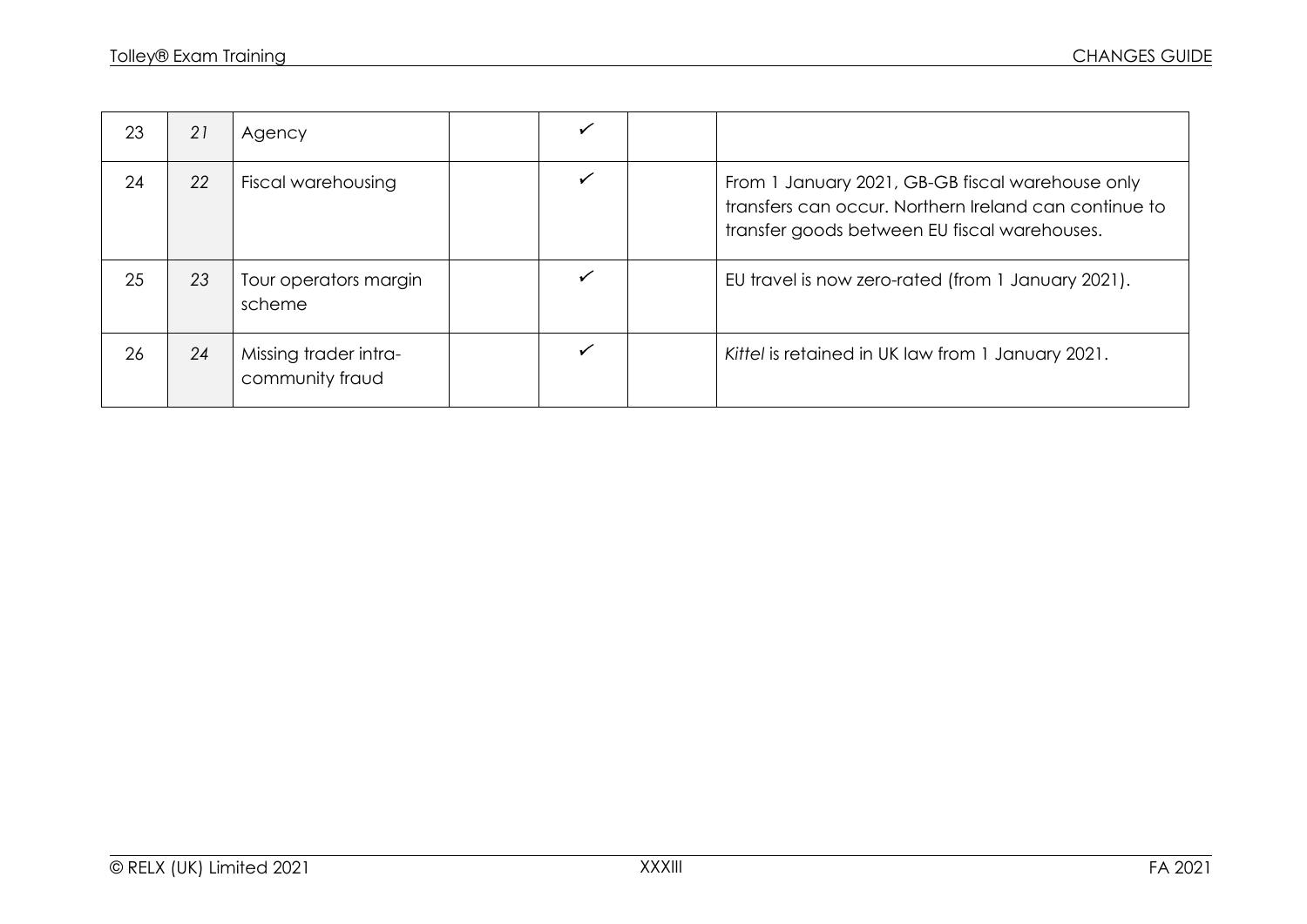## **CUSTOMS & EXCISE DUTIES – FA21 CHANGES GUIDE**

Due to Brexit, this study manual has had fundamental changes.

As there are so many changes, not all of the Brexit-related changes can be shown in detail in this guide.

You will need to read the FA 2021 study manual to see all of the changes in detail.

In the exams in 2022 you could be examined on Customs Duties under EU law - the UK followed these rules until 31 December 2020.

From 1 January 2021, the UK has its own import duty and new rules on imports and special procedures. EU law broadly ceases to apply from 1 January 2021 and as you can be examined on historic and future transactions, you need to know both sets of rules.

Northern Ireland has its own special status and continues to follow EU law to a certain extent.

Due to syllabus changes, some chapters from the FA 2020 edition are no longer examinable. The Old Code (2913/92) and its old Impl. Regs (2454/93) are no longer examinable. All references to them have been removed.

Chapters with a tick in the minor changes column but nothing in the Notes column contain a note in the chapter about the impact of Brexit.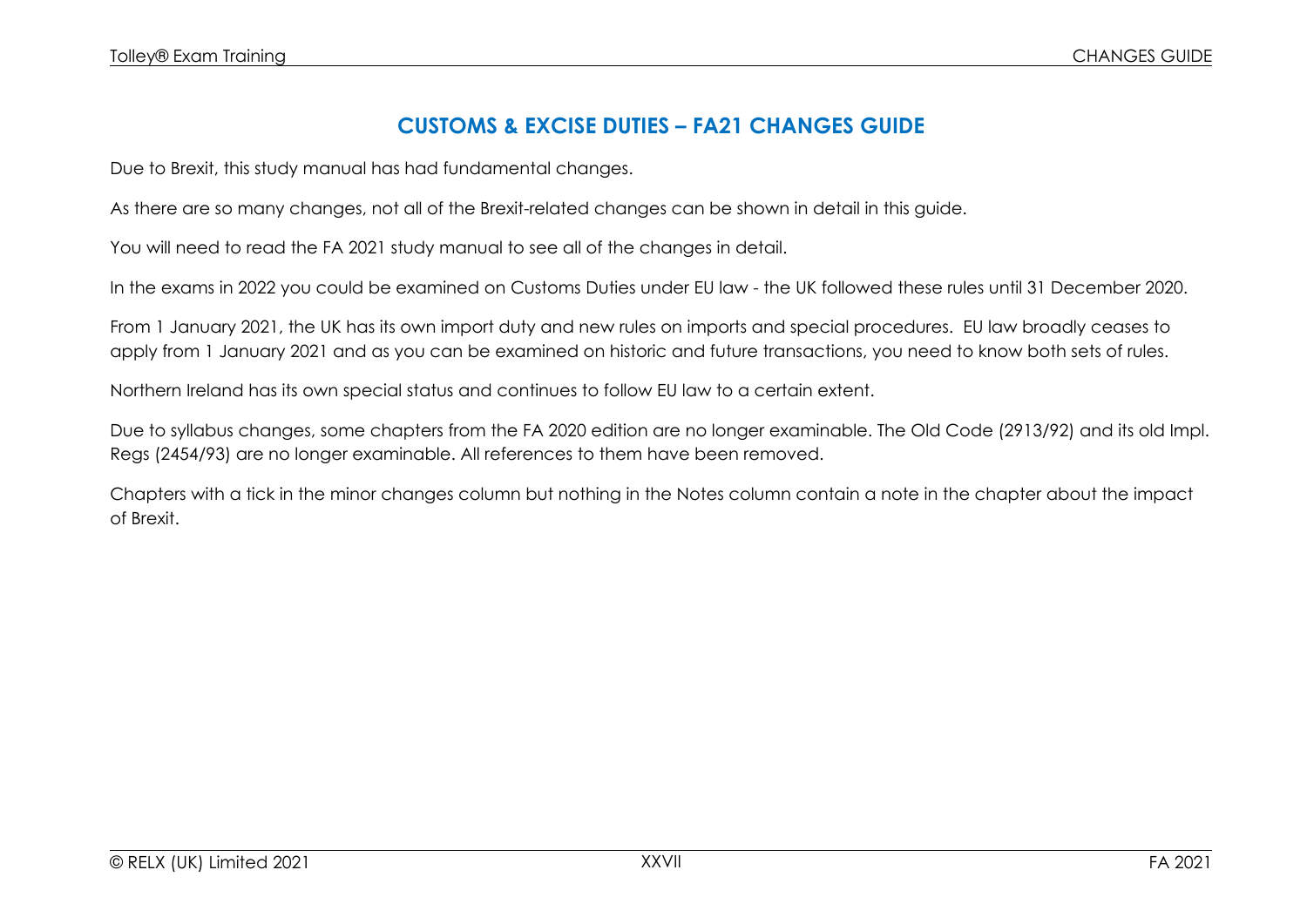| <b>FA21</b><br>Ch | <b>FA20</b><br>Ch | <b>Topic</b>                              | Major<br>changes | <b>Minor</b><br>changes | <b>No</b><br>changes | <b>Notes</b>                                                                                                                                                                                                                                                                                                                                                                                                                                                                                                                                          |
|-------------------|-------------------|-------------------------------------------|------------------|-------------------------|----------------------|-------------------------------------------------------------------------------------------------------------------------------------------------------------------------------------------------------------------------------------------------------------------------------------------------------------------------------------------------------------------------------------------------------------------------------------------------------------------------------------------------------------------------------------------------------|
|                   |                   | Introduction to Customs<br><b>Duties</b>  | $\checkmark$     |                         |                      | Introductory<br>paragraphs<br>added<br>about<br>the<br>examinability of Customs Duties (EU) and Import Duties<br>(UK) in the 2022 exams.<br>References to new UK legislation on Import Duties<br>added.<br>New UK import procedures, including entry summary<br>declarations and changes to EORIs and health<br>certificates for agricultural products added.<br>Postponed VAT Accounting added.<br>Guarantee waivers for Duty Deferment Accounts<br>added.<br>UK rules for Temporary Storage added.<br>A new section on AEOs in GB has been written. |
| $\overline{2}$    | n/a               | Northern Ireland                          | ✓                |                         |                      | New chapter on the NI Protocol and effect on duties<br>in NI as a result of the UK leaving the EU.                                                                                                                                                                                                                                                                                                                                                                                                                                                    |
| 3                 | $\overline{2}$    | Prohibitions, restrictions<br>& penalties |                  | $\checkmark$            |                      |                                                                                                                                                                                                                                                                                                                                                                                                                                                                                                                                                       |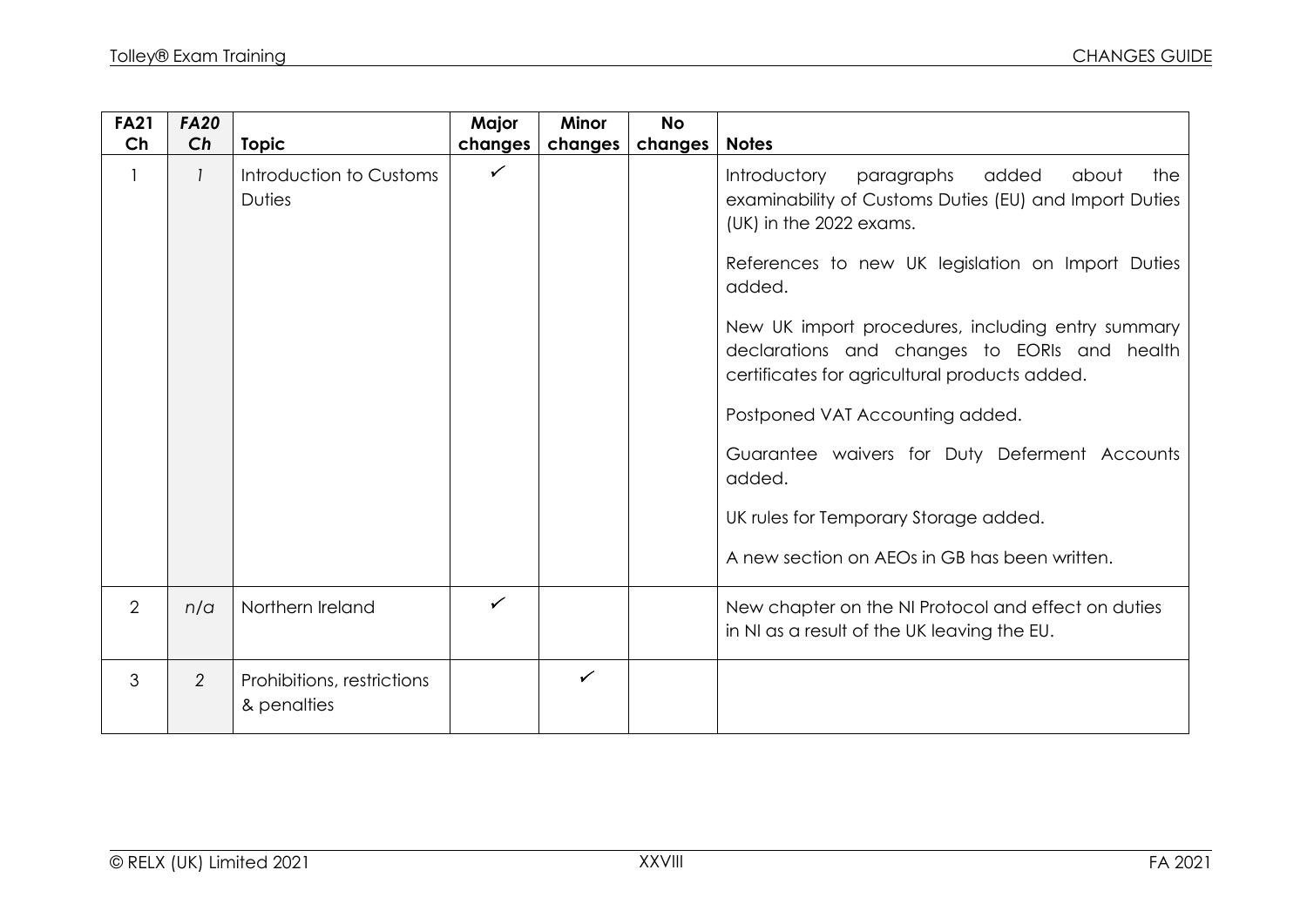| 4 | $\mathcal{S}$  | Types of Duties    | ✓            |  | Non-preferential EU origin rules for ADD etc added.                                                     |
|---|----------------|--------------------|--------------|--|---------------------------------------------------------------------------------------------------------|
|   |                |                    |              |  | Safeguard Duties and UK legislation on ADD etc<br>added.                                                |
|   |                |                    |              |  | CAP no longer applies to the UK.                                                                        |
|   |                |                    |              |  | A new section on imports into Northern Ireland has<br>been written and a new section on steel products. |
| 5 | $\overline{4}$ | <b>Preferences</b> | $\checkmark$ |  | A new section on GSP in the UK from 1 January 2021<br>has been written. AORs replace BOIs.              |
|   |                |                    |              |  | A new section has been written on NI and trade with<br>the EU from 1 January 2021.                      |
|   |                |                    |              |  | A new section has been written on GB and trade with<br>NI from 1 January 2021.                          |
|   |                |                    |              |  | A new section has been written on trade between the<br>EU and GB from 1 January 2021.                   |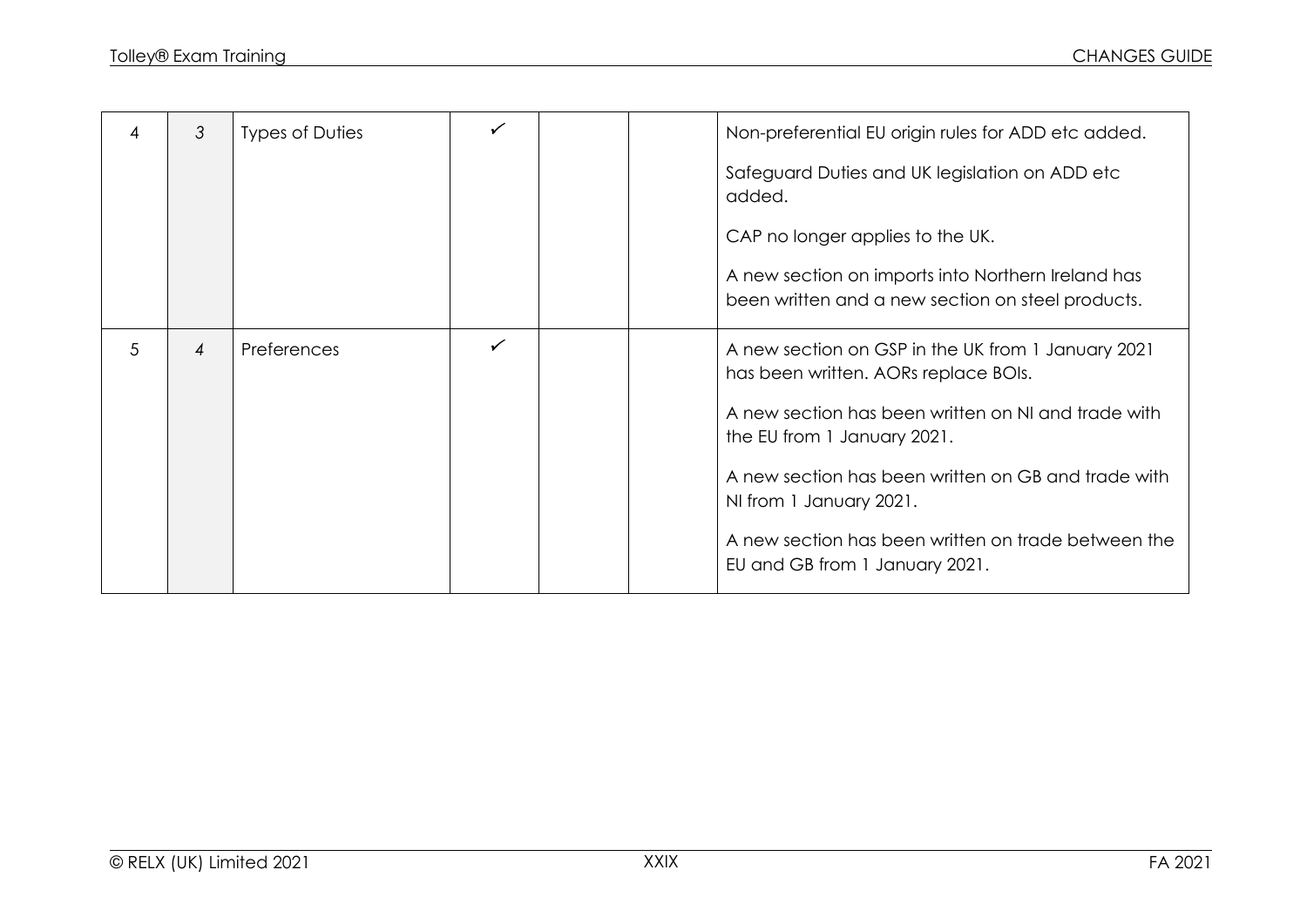| 6              | 5              | Administration &<br>appeals | $\checkmark$ |  | UK rules on payment of Import Duty have been<br>included.                                                                                                                       |
|----------------|----------------|-----------------------------|--------------|--|---------------------------------------------------------------------------------------------------------------------------------------------------------------------------------|
|                |                |                             |              |  | The changes to interest in the UK from 1 January 2021<br>have been added.                                                                                                       |
|                |                |                             |              |  | References to new UK legislation on repayment and<br>remission have been included.                                                                                              |
|                |                |                             |              |  | A new power has been granted to HMRC which allows<br>them to grant a temporary approval to a business that<br>is seeking a review/appeal of a decision to<br>remove/reject one. |
| $\overline{7}$ | 6              | Classification              | ✓            |  | A new section on Classification in Great Britain from 1<br>January 2021 has been written. ATRs are available<br>instead of BTIs.                                                |
| 8              | $\overline{7}$ | Valuation (1)               | $\checkmark$ |  | The CJEU case involving BMW in 2020 has been<br>added.                                                                                                                          |
|                |                |                             |              |  | New UK rules on valuation are included.                                                                                                                                         |
| 9              | 8              | Valuation (2)               | ✓            |  | New UK rules on valuation are included.                                                                                                                                         |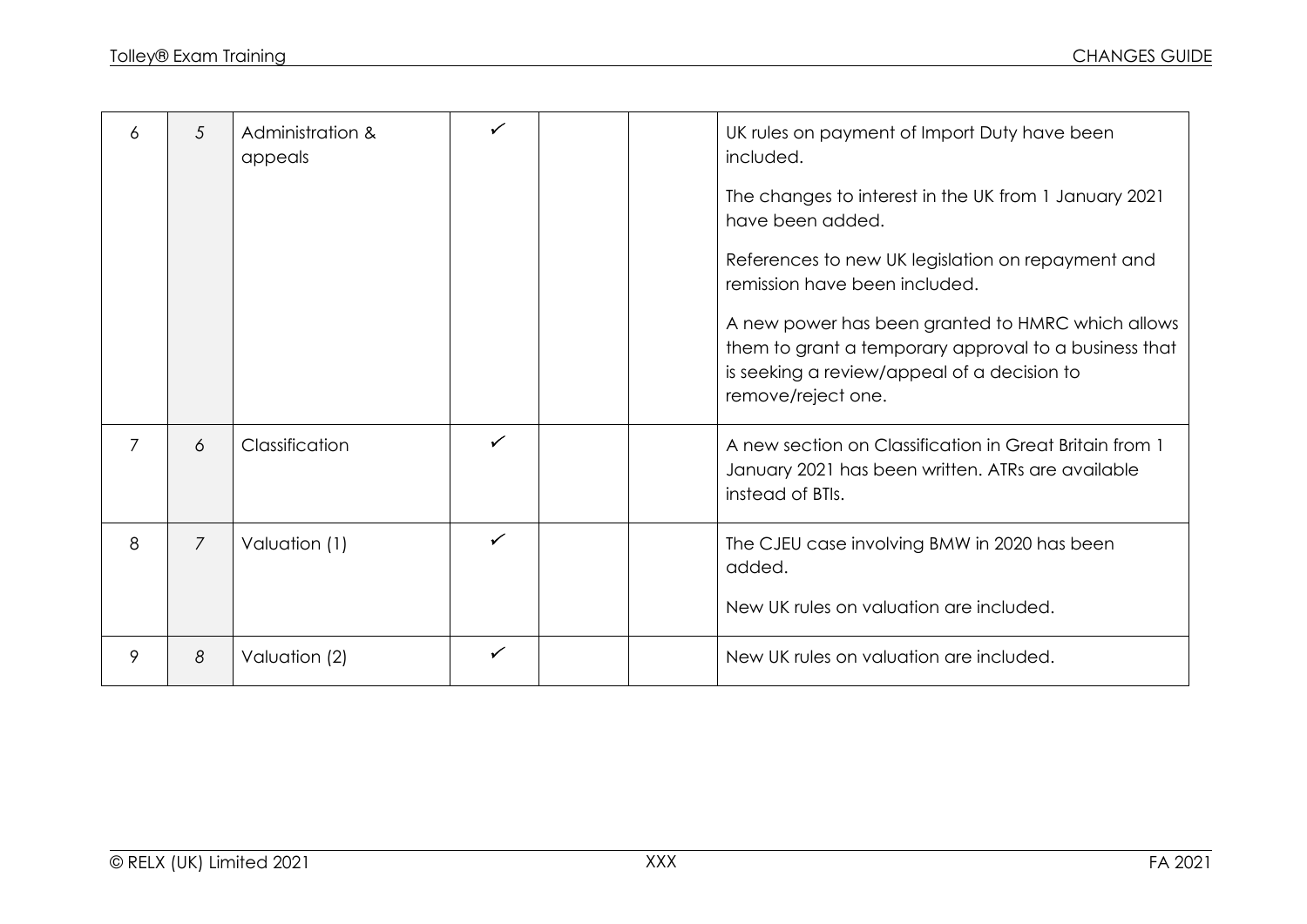| 10 | 9               | Inward Processing (IP)              | ✓            |              | Content from the old PCC chapter has been moved<br>here.<br>A new section on IP in Great Britain from 1 January |
|----|-----------------|-------------------------------------|--------------|--------------|-----------------------------------------------------------------------------------------------------------------|
|    |                 |                                     |              |              | 2021 has been written.                                                                                          |
| 11 | 10 <sup>°</sup> | <b>Customs Warehousing</b><br>(CW)  | $\checkmark$ |              | A new section on CW in Great Britain from 1 January<br>2021 has been written.                                   |
| 12 | 11              | Import Licensing                    |              | $\checkmark$ |                                                                                                                 |
| 13 | 12              | <b>Tariff Quotas</b>                | $\checkmark$ |              | A new section on UK Global Tariff Quotas from 1<br>January 2021 has been written.                               |
| 14 | 13              | Common Agricultural<br>Policy (CAP) |              | $\checkmark$ | Changes to the UK as a result of Brexit.                                                                        |
| 15 | 14              | <b>Outward Processing</b><br>(OP)   | $\checkmark$ |              | Old second method has been removed as it was<br>under the Old Code.                                             |
|    |                 |                                     |              |              | A new section on UK OP from 1 January 2021 has been<br>written.                                                 |
| 16 | 15              | End Use/Authorised Use              | $\checkmark$ |              | Chapter re-named.<br>A new section on UK 'Authorised Use' from 1 January<br>2021 has been written.              |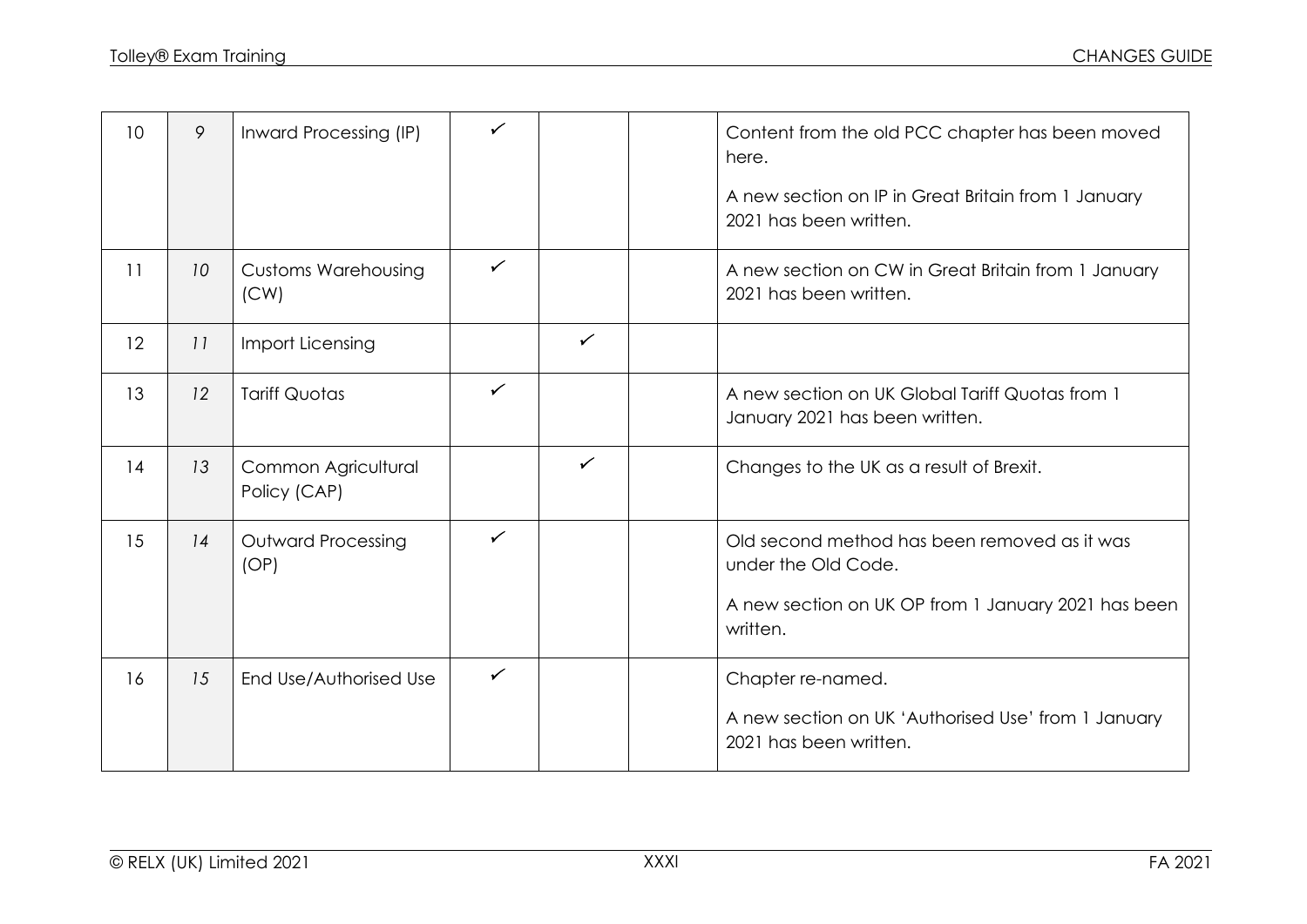| 17 | 16 | <b>Returned Good Relief</b><br>(RGR)                | $\checkmark$ |              | A new section on UK RGR from 1 January 2021 has<br>been written.                                                        |
|----|----|-----------------------------------------------------|--------------|--------------|-------------------------------------------------------------------------------------------------------------------------|
| 18 | 17 | <b>Temporary Admission</b><br>(TA)                  | ✓            |              | A new section on UK TA from 1 January 2021 has been<br>written.                                                         |
| 19 | 18 | International<br>administration & the<br><b>WCO</b> |              | $\checkmark$ |                                                                                                                         |
| 20 | 19 | Other reliefs                                       | $\checkmark$ |              | Chapter re-named.<br>UK reliefs from 1 January 2021 have been included.                                                 |
| 21 | 20 | Exports & dispatches to<br>other Member States      | $\checkmark$ |              | UK export declarations legislation added (including<br>simplified procedures).<br>Union Transit/Common Transit changes. |
|    | 21 | Processing under<br><b>Customs Control (PCC)</b>    |              |              | Chapter removed and relevant parts put into Chapter<br>10 Inward Processing.                                            |
|    | 22 | Free Zones                                          |              |              | Chapter removed as no longer in syllabus.                                                                               |